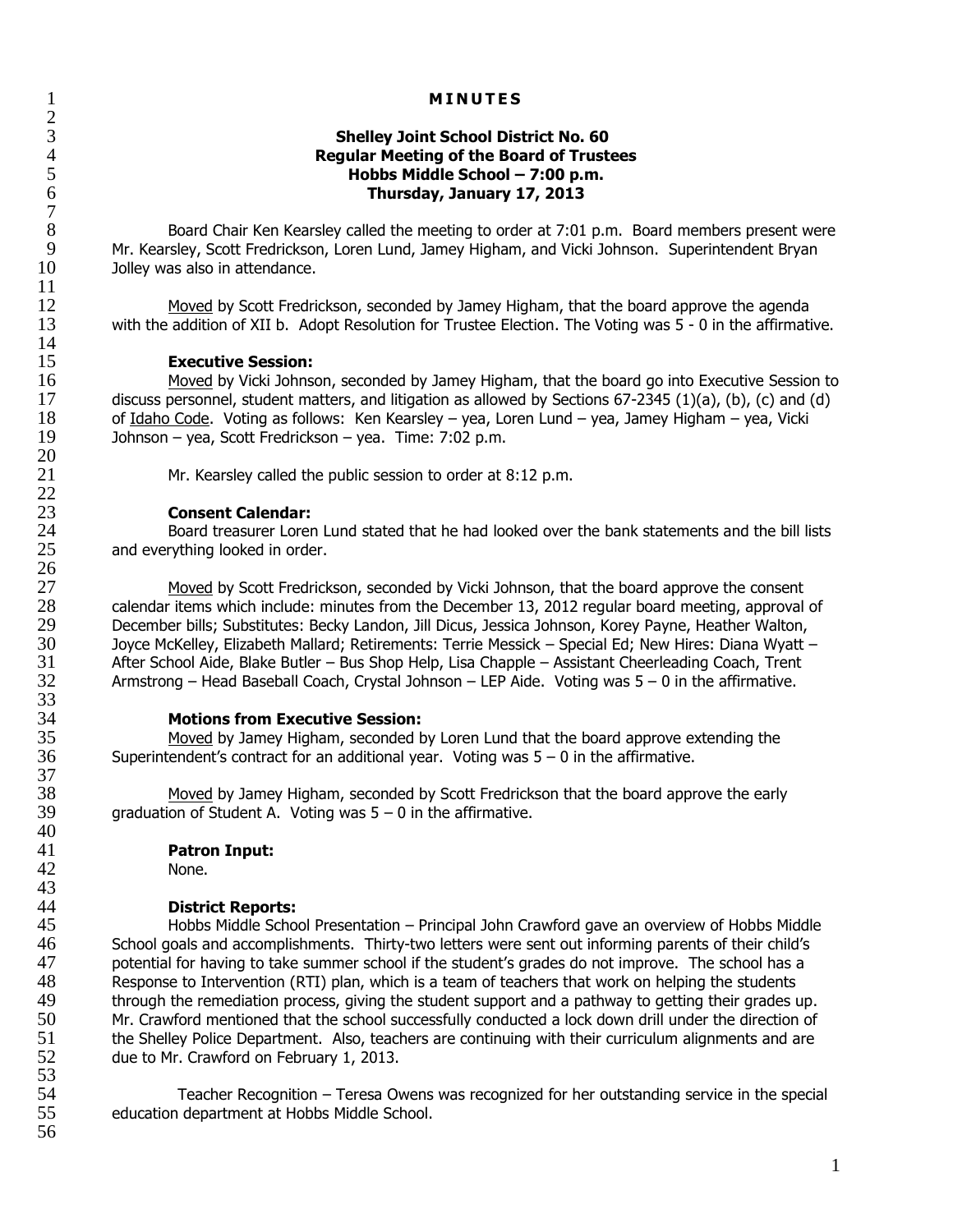# 57 **Old Business:** None.

# **New Business:**

61 School Bus Bid – Moved by Loren Lund, seconded by Scott Fredrickson that the board approve 62 the recommended bus purchase of an International bus from Rush Truck Center. Voting was  $5 - 0$  in the 63 affirmative.

65 Adopt Resolution for Trustee Election – Scott Fredrickson read the following statement: The 66 board resolves to hold a trustee election for zones 4 & 5 on Tuesday, May 21, 2013. board resolves to hold a trustee election for zones 4 & 5 on Tuesday, May 21, 2013.

68 **Academic Achievement Update:** 69 Big Campus Demonstration – Greg Rockwood, computer teacher at Hobbs Middle School,<br>70 demonstrated "Big Campus", a learning management system for online courses. demonstrated "Big Campus", a learning management system for online courses.

# **Superintendent Report:**

73 Tax Effort Presentation – Dr. Jolley discussed the inequity that school districts face when having The to raise money through levies. In the past the district collected a fixed rate from property taxes for<br>
75 education. This stable source of income was taken away in 2006. Because of the recession and fur 75 education. This stable source of income was taken away in 2006. Because of the recession and funding<br>76 cuts in education, districts are forced to ask patrons for money in the form of levies based on the 76 cuts in education, districts are forced to ask patrons for money in the form of levies based on the 77 property tax value of the district. This method is unfair because the richest districts in the state have the<br>78 potential to raise more money that the poorest districts. potential to raise more money that the poorest districts.

80 New District Website – Dr. Jolley demonstrated the new website that has been implemented in  $81$  the district. the district.

# 83 **Policies:**

84 Social Media Discussion – Jamey Higham and Loren are still working on this policy.

85 Students Come First Referendum – After the Education Law Institute conference in April the 86 board will decide which, if any, policies need revising.

87 605.31 Early Graduation – Moved by Jamey Higham, seconded by Loren Lund that policy 605.31<br>88 Early Graduation be moved to the consent calendar. Voting  $5 - 0$  in the affirmative. Early Graduation be moved to the consent calendar. Voting  $5 - 0$  in the affirmative.

# 90 **Action Item Recap:**<br>91 **1.** Marla Orme will as

- 91 1. Marla Orme will ask the IT department to set up school district email addresses for each<br>92 board member. 92 board member.<br>93 **board member.**<br>2. Jamey Higham a
	- 2. Jamey Higham and Loren Lund will write an overview of the policy side of social media.
- 94 3. Julie Hawkins will put a link to the contact information for the Idaho State Legislature on the school website.

97 Moved by Scott Fredrickson, seconded by Vicki Johnson, that the meeting adjourn. Voting was 98 unanimous in the affirmative. Time: 9:35 p.m. 98 unanimous in the affirmative. Time: 9:35 p.m.

Marla Orme, Board Secretary